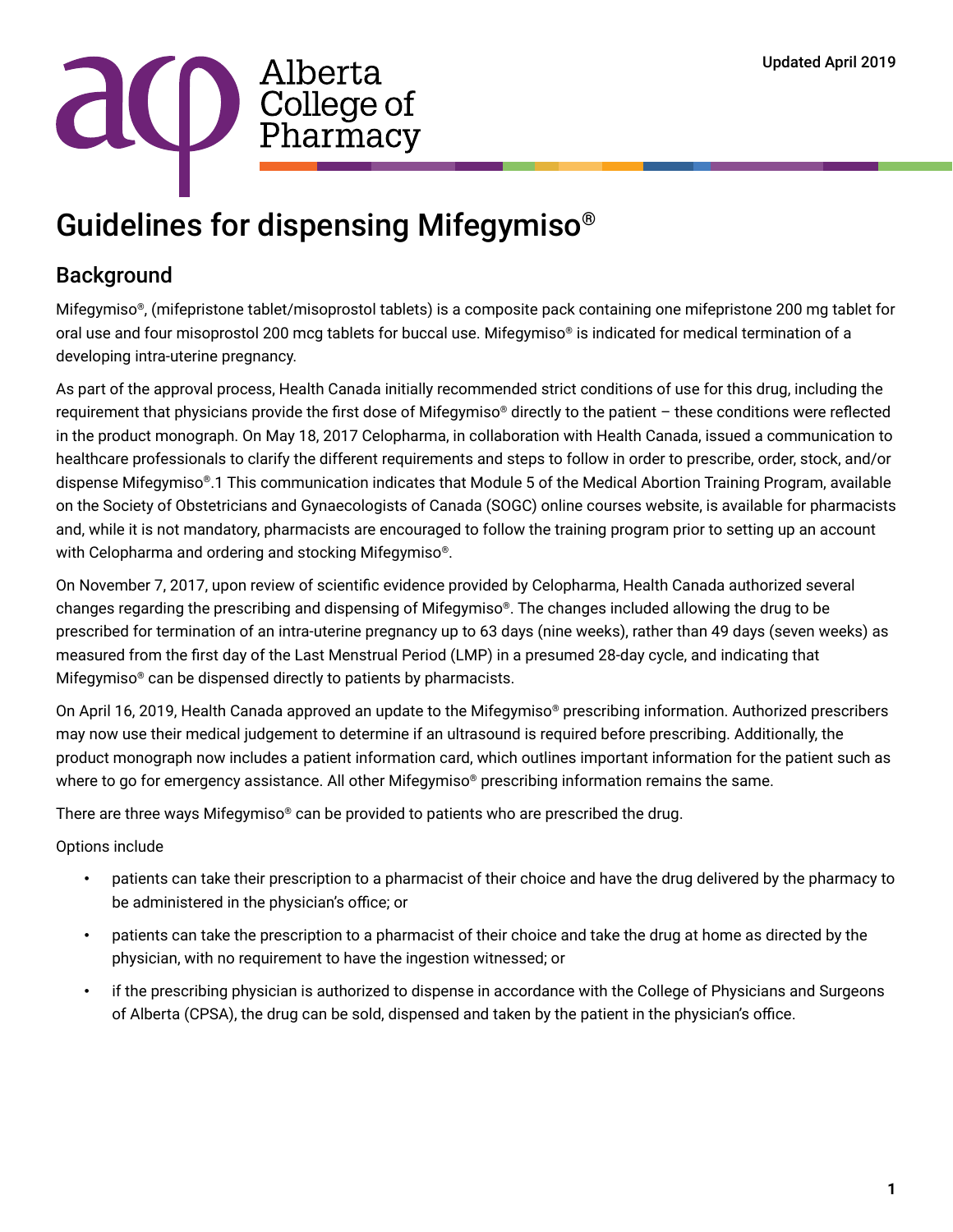## Guidance for pharmacists and pharmacy technicians

- 1. Pharmacists must not prescribe Mifegymiso®.
- 2. Pharmacists and pharmacy technicians who dispense Mifegymiso® must ensure they have adequate knowledge about the drugs and the legislation and policies for its distribution and administration.
	- a. ACP does not require pharmacy professionals to undertake additional training to dispense Mifegymiso<sup>®</sup>, however, those who do dispense are strongly encouraged to complete the on line training program provided through the Society of Obstetricians and Gynaecologists of Canada (SOGC Online courses).
- 3. Prior to dispensing Mifegymiso® a pharmacist must
	- a. ensure the prescriber has clearly indicated the selected option for delivery and administration on the prescription; and
	- b. be satisfied that the patient has had a discussion with the prescriber about how and where they will take Mifegymiso®, and that no confusion exists.
- 4. Unless the prescription for Mifegymiso® is delivered directly from the pharmacy to the prescriber, a pharmacist must dispense the drug only to the patient and must enter into a dialogue with the patient to
	- a. ensure the patient understands the procedures for the proper use of the drugs,
	- b. provide information about what to expect after taking the drugs and answer any questions the patient may have, and
	- c. meet the additional requirements of the Standards of Practice for Pharmacists and Pharmacy Technicians (SPPPT).

#### Conscientious objection

Pharmacists and pharmacy technicians are not required to dispense Mifegymiso®. If participating in dispensing a prescription for Mifegymiso® contravenes your moral beliefs, you may exercise conscientious objection, as provided for in ACP's Code of Ethics.

According to Principle 5 of the Code of Ethics, you must assist each patient to obtain appropriate pharmacy services from another pharmacist or health professional within a timeframe fitting the patient's needs if you are unable to provide the pharmacy service, or will not provide the service due to a conscientious objection.

If you intend to exercise your right to conscientious objection you should provide a statement in writing to your supervisor in advance of the possibility of receiving a prescription. You must also familiarize yourself with another pharmacist or pharmacy technician to whom you may guide a patient or physician with a prescription for Mifegymiso®.